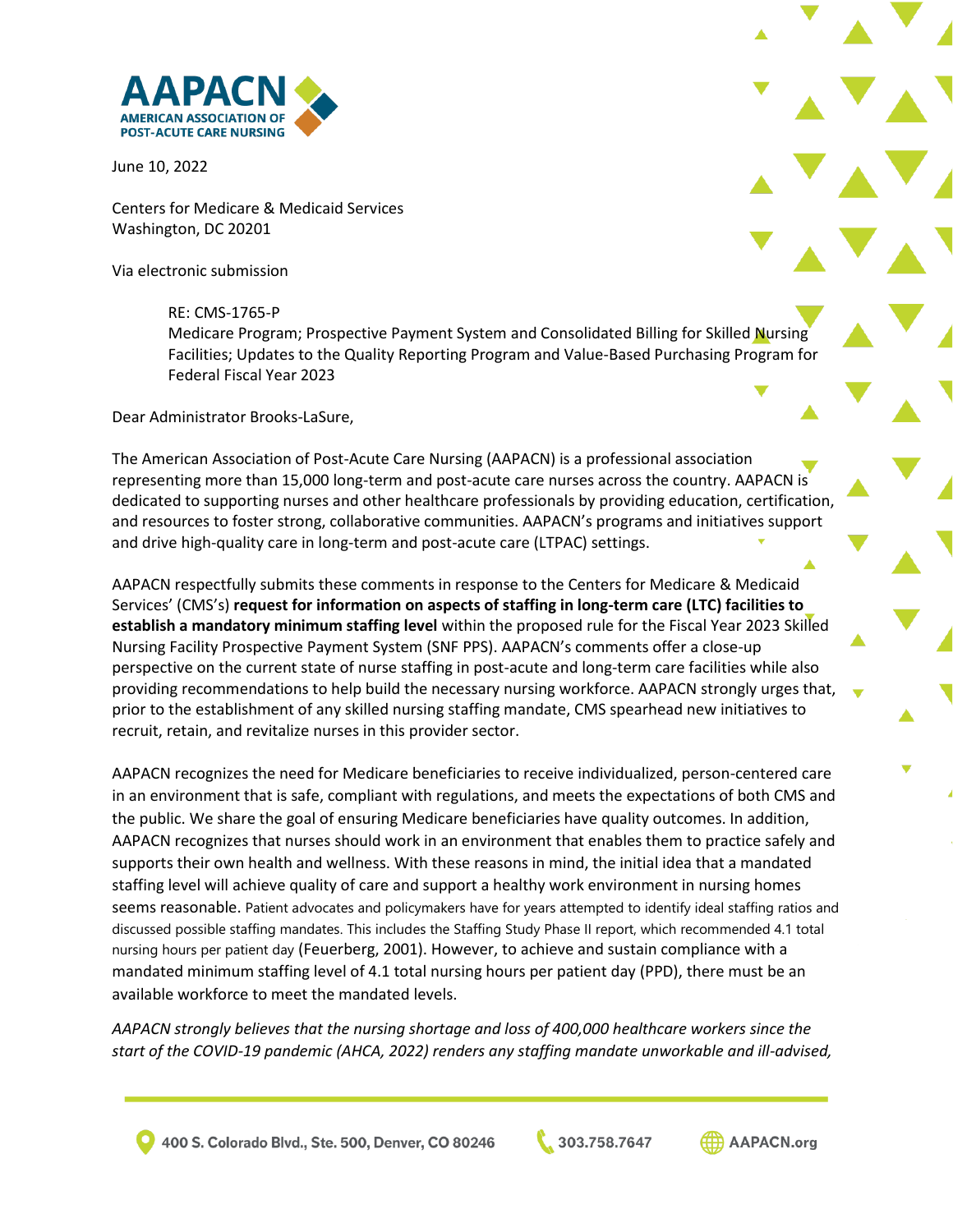*at this time or in the near future.* In addition, increasing staffing levels would significantly increase labor costs at a time when CMS has proposed to cut reimbursement rather than provide additional funding to meet rising staff costs. These proposals will exacerbate financial solvency issues for skilled nursing facilities, which will disproportionally impact nursing homes providing care in underserved and rural counties. It is fiscally impossible for many nursing homes, especially those caring for higher percentages of Medicaid recipients, to continue operating with the additional cost that meeting an unfunded mandated staffing level would impose.

# **Discussion: Funding**

## *Cost of a Minimum Staffing Level*

Based on 2021 data, the annual estimated cost of wages for the additional nursing home healthcare workers needed to achieve a 4.1 total nursing hours per patient day nationwide is \$7.25 billion (Hawk, et al., 2021). Even this estimate may not sufficiently capture the cost since wages have risen significantly in the COVID-19 public health emergency (PHE). The 2021 Hospital and Healthcare Compensation Service survey found that 45.4% of survey respondents reported increasing their merit raise budgets over the last year (Marselas, 2021). Further, 79.4% of responding facilities said they had made pay adjustments for "key employees," most notably using hero or hazard pay (Marselas, 2021). CliftonLarsenAllen (CLA) conducted an analysis and found that wages for nursing department staff increased 28% from 2020 to 2022.

It is not realistic to expect that nursing homes alone can cover the annual cost of \$7.25 billion—a number that continues to grow. Additional costs of this magnitude warrant further analysis of the costs versus benefit. Such analysis should involve various stakeholders to determine how such costs would be paid. The Staffing Study Phase II report recommendation for a 4.1 minimum staffing level acknowledges that "the fundamental policy issue [is] how these costs are distributed among providers, public payers (Medicare and Medicaid), and private payers. In addition, policymakers must consider how to strike an appropriate balance among competing objectives: spending sufficient money (both in rates and administrative costs) to achieve staffing objectives; reasonable cost containment; administrative feasibility; accountability; and equity" (Feuerberg, 2001).

Labor costs in the COVID-19 PHE have been exacerbated by anticompetitive pricing practices of staffing agencies that attract nurses to travel and accept temporary assignments. Nursing home providers report paying as much as four times the hourly rate for a staffing agency healthcare worker as compared to permanent staff. Associations representing nursing home providers have called for action from state and federal agencies to address this issue, asserting that not only are staffing agencies engaging in anticompetitive pricing practices, but they are also poaching healthcare workers from facilities with the promise of wages much higher than what nursing homes can pay. LeadingAge noted in a letter to the Federal Trade Commission, "Most long-term care is paid by taxpayers through the Medicare and Medicaid programs; neither program is structured to respond to excessive costs and so monies that should go to caring for residents are diverted to paying private agencies." Legislators have also recognized this problem and called upon the White House to enlist federal agencies that protect competition and consumer interest to investigate and address anticompetitive pricing (Welch, 2022).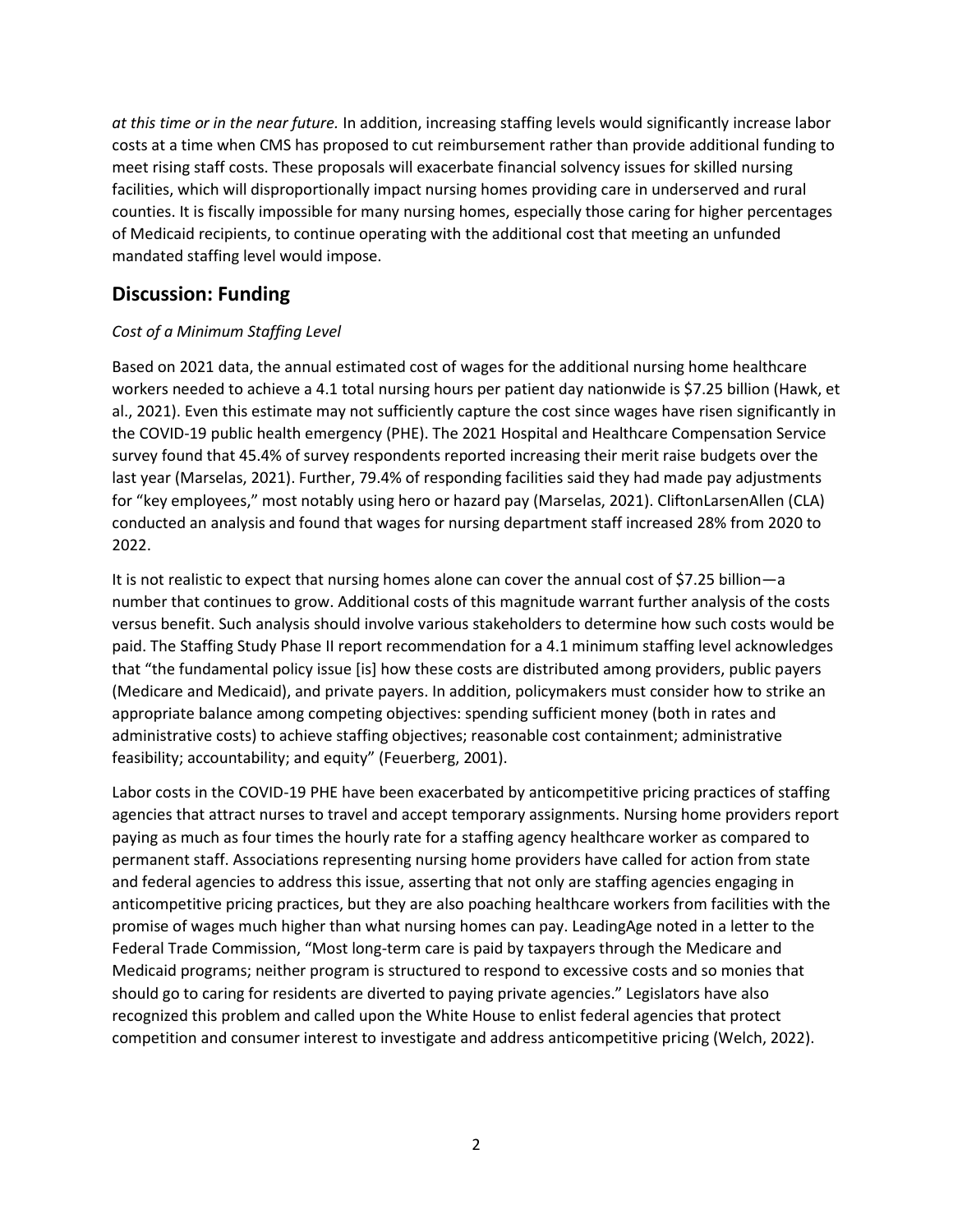#### *Financial Solvency and Healthcare Disparities*

Financially solvent facilities are necessary to ensure access to care in local communities, especially for Medicare beneficiaries rural and impoverished areas. In a 2022 analysis, 68% of counties in the United States were found to have facilities at financial risk operating in them. This is a significant increase from 2019 when 37% of counties were noted to have facilities at financial risk (CLA, 2022). In addition, the counties with financial at-risk facilities operating in them were found to have a higher percentage of racial and ethnic minorities, as compared to counties with facilities that were not at financial risk (CLA, 2022).

Rural facilities and those serving larger Medicaid populations will be the most challenged to meet a 4.1 total nursing hours per patient day minimum. An unfunded minimum staffing mandate that places the sole cost of covering additional staff on the facility will severely limit nursing homes' ability to accept admissions. The risk of nursing home closures in underserved areas is a very real threat. Both scenarios will result in health disparities for those Medicare and Medicaid beneficiaries who have the greatest need.

# **Discussion: Nursing Shortage**

Healthcare providers across the U.S. are experiencing a shortage of healthcare workers, especially nurses. CMS and the Department of Health and Human Services (HHS) in 2021 designated the nursing shortage as an "extraordinary circumstance" (HHS, 2021). As a result, nursing homes cannot secure adequate staff to meet current needs with rural facilities citing the most difficulties (CLA,2022). In 2019, only 25% of nursing homes staffed at 4.1 total hours PPD (Hawk et al., 2022). Ensuring the remaining 75% of facilities met a 4.1 hours PPD level would require least an additional 35,803 RN full-time employees (FTEs); 3,508 licensed practical nurse (LPN) FTEs; and 116,929 certified nurse aide (CNA) FTEs. The researchers found that the factors most strongly associated with a facility not meeting the proposed minimum of 4.1 total nursing hours PPD were:

Higher Medicaid census, larger bed size, for-profit ownership, higher county SNF competition; and, for RNs specifically, higher community poverty and lower Medicare census. Rural SNFs were less likely to meet all categories, and this was explained primarily by county SNF competition. (Hawk et al., 2022)

Nurses are not distributed evenly across the United States (Health Resources and Services Administration [HRSA], 2017). This substantial maldistribution results in acute nurse shortages in regions of the United States. HRSA's Health Workforce Simulation Model predicts the supply and demand of nurses based upon assumptions of the current status and the future trends in utilization. The most recent available projections are from prior to COVID-19; they do not reflect the worsened shortage of healthcare workers, including but not limited to nurses, due to the pandemic. COVID-19 dramatically changed healthcare, and one of the most harmful consequences is the "Great Resignation" of healthcare workers. One in five physicians and two in five nurses intend to leave healthcare (Sinskly et al., 2021). AAPACN members have reported losing staff to local grocery stores, fast food chains, and even professional level jobs because the healthcare worker can secure the same or even greater compensation while eliminating the high levels of exhaustion, stress, and burnout they endure alongside stigmas against nursing home employment.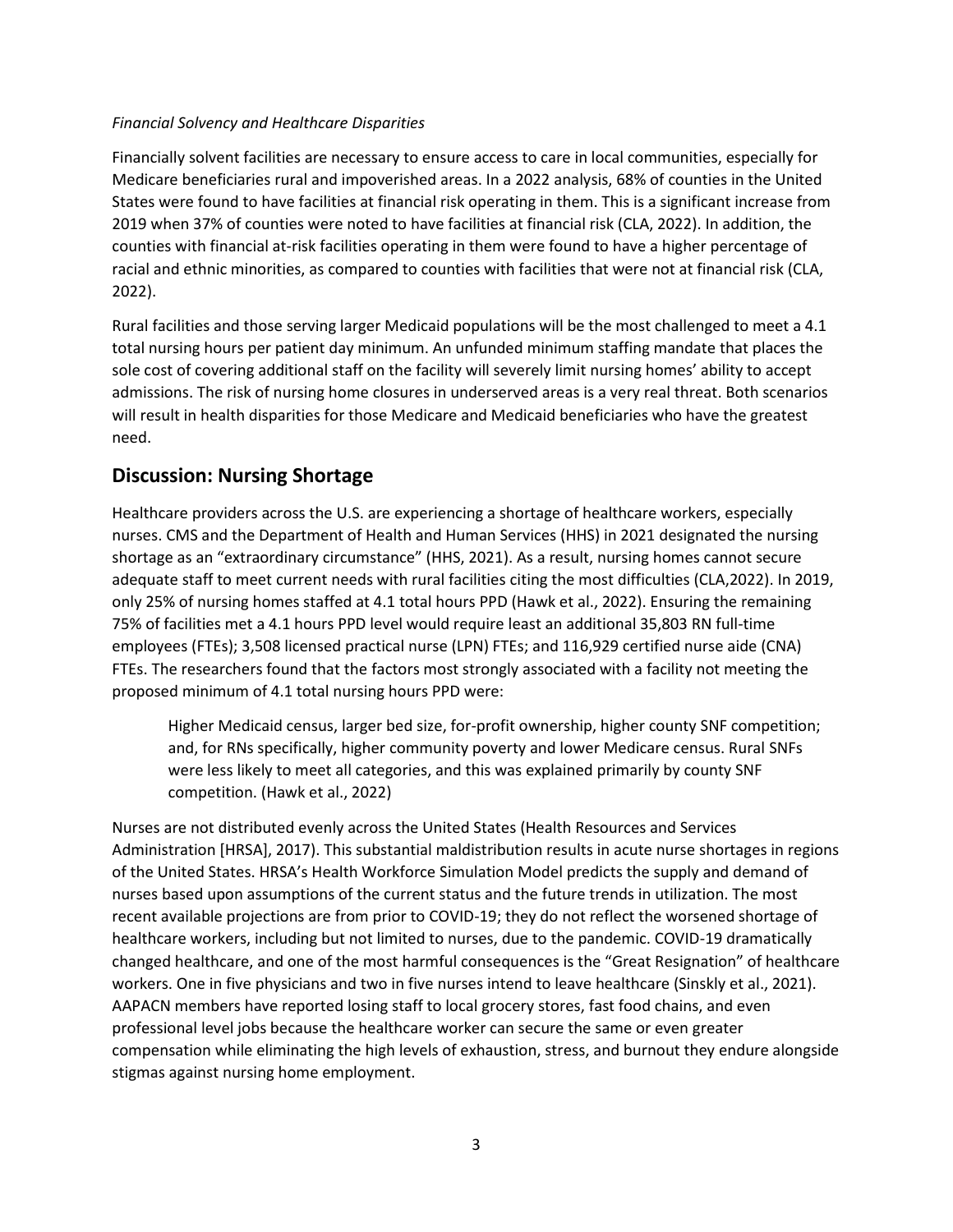The nursing shortage disproportionally affects nursing homes more than other healthcare settings. According to Bureau of Labor Statistics data, nursing homes lost more than 400,000 employees between March 2020 and March 2022 (American Health Care Association [AHCA], 2022). These losses represent 15.2% of the total nursing home workforce (AHCA, 2022). While the pandemic affected all healthcare settings, nursing homes have lost staff at an even greater rate than other providers. For example, between December 2020 and December 2021, nursing homes lost over 145,000 workers, while hospitals lost 33,000 (Office of the Assistant Secretary for Planning and Evaluation [ASPE], 2022, p. 6).



#### (AHCA, 2022)

Staffing in nursing homes is not rebounding as it is in other settings. Nursing homes remain at a disadvantage when recruiting due to their inability to offer wages competitive with other provider settings, especially hospitals.



(AHCA, 2022)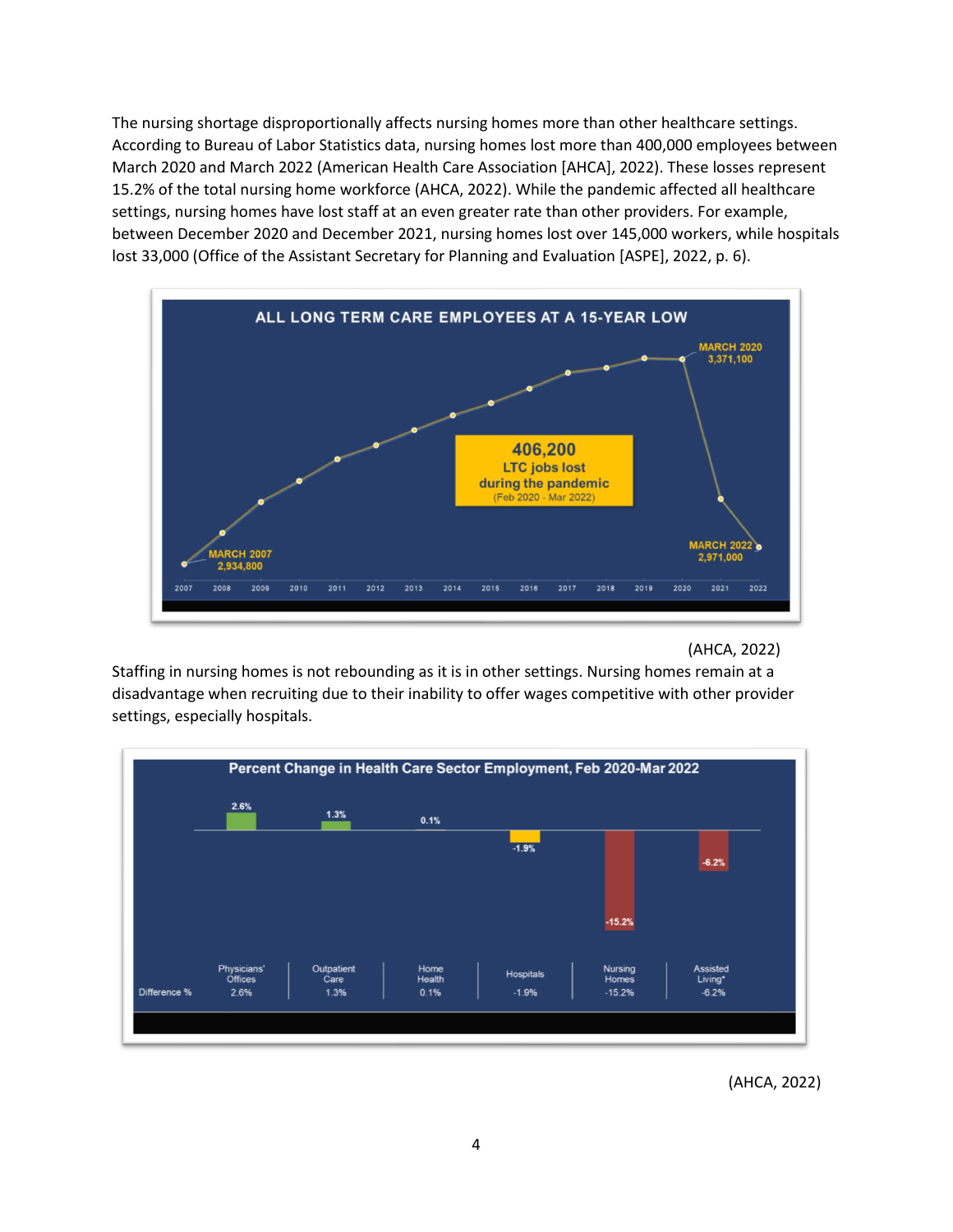Other providers are also experiencing nursing shortages, however. The American Hospital Association [AHA] cites HHS data to report that 23% of hospitals have a critical shortage of workers, with nurses being a key component of that shortage (AHA, 2022). "Nurses, who are critical members of the patient care team, are one of the many health care professions that are currently in shortage. In fact, a study found that the nurse turnover rate was 18.7% in 2020, illustrating the magnitude of the issue facing hospitals and their ability to maintain nursing staff. The same study also found that 35.8% of hospitals reported a nurse vacancy rate of greater than 10%, which is up from 23.7% of hospitals prior to the pandemic. In fact, two-thirds of hospitals currently have a nurse vacancy rate of 7.5% or more" (AHA, 2022).

#### *Nursing Shortage: Burnout and Stigma*

The National Academy of Medicine identifies burnout as a significant problem for the nursing profession, which has dire consequences for the healthcare system at large (Kelly et al., 2020). HHS recognizes that nursing burnout can no longer be ignored and has made the issue a priority. U.S. Surgeon General, Dr. Vivek Murthy stated in May 2022 that "The nation's health depends on the wellbeing of our health workforce. Confronting the long-standing drivers of burnout among our health workers must be a top national priority" (HHS, 2022). While burnout was a problem before the pandemic, "The COVID-19 pandemic has put extreme stress on the health care workforce in the United States, leading to workforce shortages as well as increased health care worker burnout, exhaustion, and trauma" (ASPE, 2022).

Chronic shortages of healthcare workers in nursing homes have several root causes, including but not limited to lack of funding to pay for human talent, burnout, and stigmas healthcare workers face when they choose to work in a nursing home. Nurses and other nursing home workers are uniquely at risk for burnout as compared to those working in other healthcare settings because COVID-19 has intensified the exhaustion they experience caring for vulnerable elderly who are much more likely to die from COVID-19 than the population at large. When exhaustion continues, healthcare workers experience burnout. The manifestations of burnout fuel and reinforce feelings of incompetence and failure, thereby diminishing the nurse's sense of competence and self-esteem as a professional and undermining the nurse's ability to recover (Kelly et al., 2020).

A recent study found that nurses working in nursing homes in four different countries feared contracting COVID-19 but were even more concerned about infecting residents with the virus (Sarabia-Cobo et al., 2020). The feelings of depression and anxiety nurses felt when residents died of COVID-19 was a key factor leading to emotional exhaustion and a sense of hopelessness. A lack of resources, particularly staff to share the workload, left nurses feeling physically and emotionally exhausted as well. Finally, the stigma against nursing homes and geriatric nurses caused them to feel disdain from the public at large, as if the care they were providing was inferior and unimportant when compared to that of the hospital setting (Sarabia-Cobo et al., 2020). When one understands the effects of burnout, it becomes clear why it is associated with job dissatisfaction, compromised performance, and the intention to turnover (Van der Heijden et al., 2019).

Nursing homes are desperate to attract workers but are also confronting a considerable stigma against working in a nursing home. Research (Manchha et al., 2020) identifies three overarching themes influencing the stigma against elder-care healthcare workers: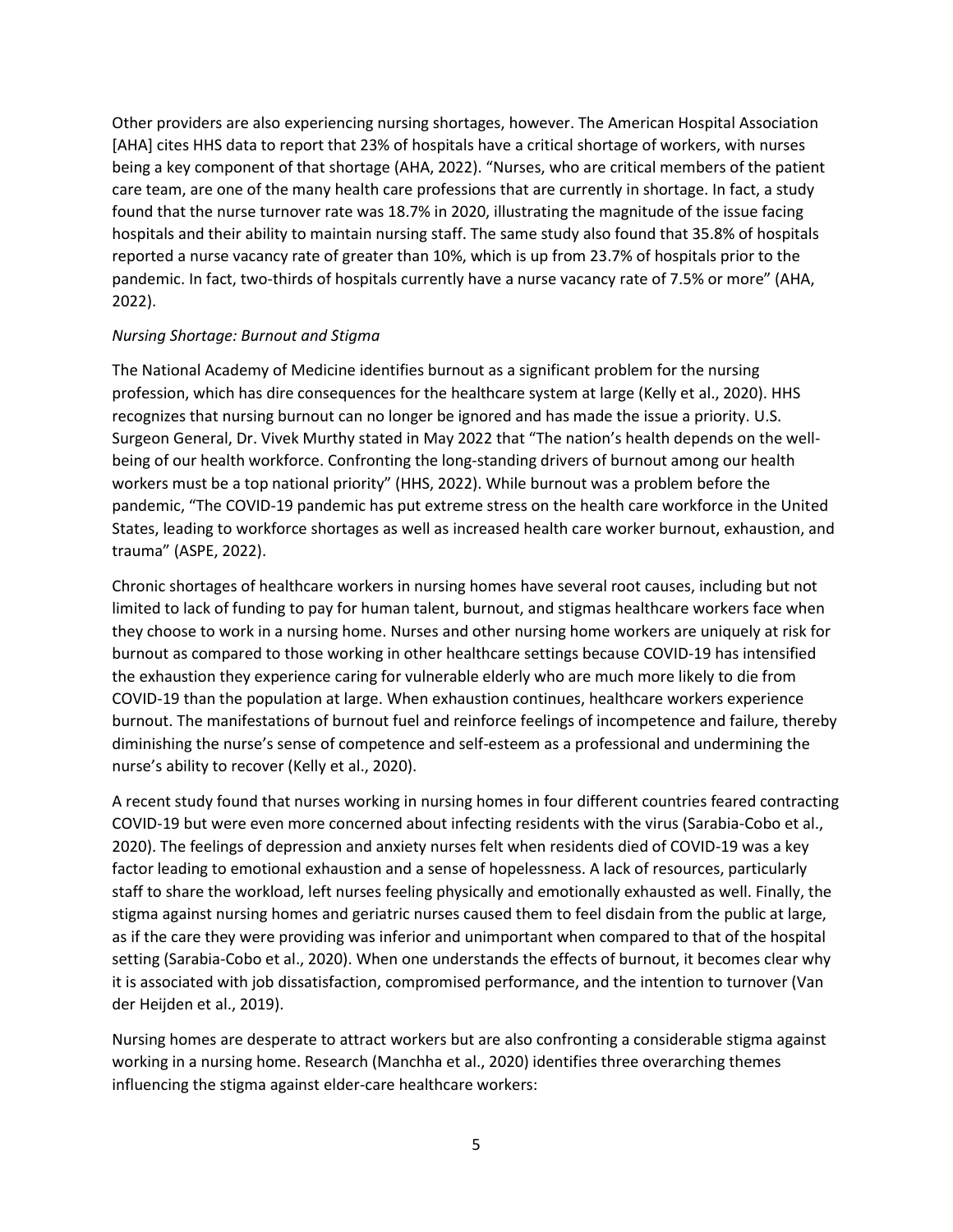- Unfavorable characterization of geriatric nurses Unfounded beliefs posit that geriatric nurses lack the ability to work in other healthcare settings and that unethical behavior is a common trait (e.g., geriatric nurses are lazy or aren't smart enough to work in the hospital).
- Elder care is of lower societal value Because society does not value care as highly as a cure and does not believe caring for the geriatric population requires a high level of skill, those engaged in providing care are perceived to have lower professional status (i.e., because geriatric nurses don't provide a service that results in a cure or other highly valued outcome, their work is perceived as less important). In addition to the faulty assumption that care doesn't require skill to provide, there is also the belief that the work itself is dirty, with frequent references made to the provision of incontinence care.
- Negative emotional connotations associated with elder care Society negatively perceives that the care environment for elderly people is sad, depressing, and boring.

The stigma of elder care has been amplified by the pandemic. While hospital healthcare workers were hailed as heroes during the pandemic, nursing home healthcare workers were portrayed as villains who provided poor care, spread COVID-19, and caused suffering and death. Despite numerous studies showing that COVID-19 outbreaks in the community are the biggest risk factor and correlate with outbreaks in nursing homes, falsehoods persist that greedy nursing homes with undesirable employees are to blame for the spread of COVID-19 and even the deaths of those living in nursing homes.

## **Recommendations: Establishing a Body of Knowledge**

*Most critically, AAPACN asks that prior to implementing a minimum staffing standard, CMS and other federal agencies work collaboratively and transparently with nursing homes and other stakeholders to address the shortage of healthcare workers.* The shortage of nurses and other healthcare workers is a crisis that will not be solved with a mandate for nursing homes to hire people who simply are not available. Similarly, punitive measures will not result in the availability of more staff. Real change is necessary to stabilize staffing levels, recruit new caregivers, and ensure the availability of a competent, diverse, and mentally healthy workforce to provide needed care in all regions of the United States, including rural and underserved areas.

*Second, AAPACN asks that CMS and other federal agencies accept the National Academies of Science, Engineering, and Medicine (NASEM) recommendation that "high-quality research is needed to advance the quality of care in nursing homes." (NASEM, 2022).* Specifically, AAPACN believes that research is needed to understand the causal relationships and factors between staffing and quality of care and quality of life outcomes for different populations, acuity levels, and other resident-driven factors.

Healthcare has evolved significantly since the 2001 Staffing Study Phase II report. Nursing homes are not a monolith providing the same services and relying upon the same staff mix. Instead, the post-acute and long-term care profession innovates to deliver value, often specializing in the services provided to meet the needs of the communities served. This specialization of services requires flexibility in staffing mix to deliver value-based care. For example, nursing homes offering ventilator care may determine that a respiratory therapist is necessary to meet the needs of residents. In contrast, a nursing home specializing in memory care services may determine that adding music therapists and other life enrichment professionals would best meet the needs of residents. A nursing home specializing in short stay rehabilitation may determine physical trainers and restorative aides are the staff members needed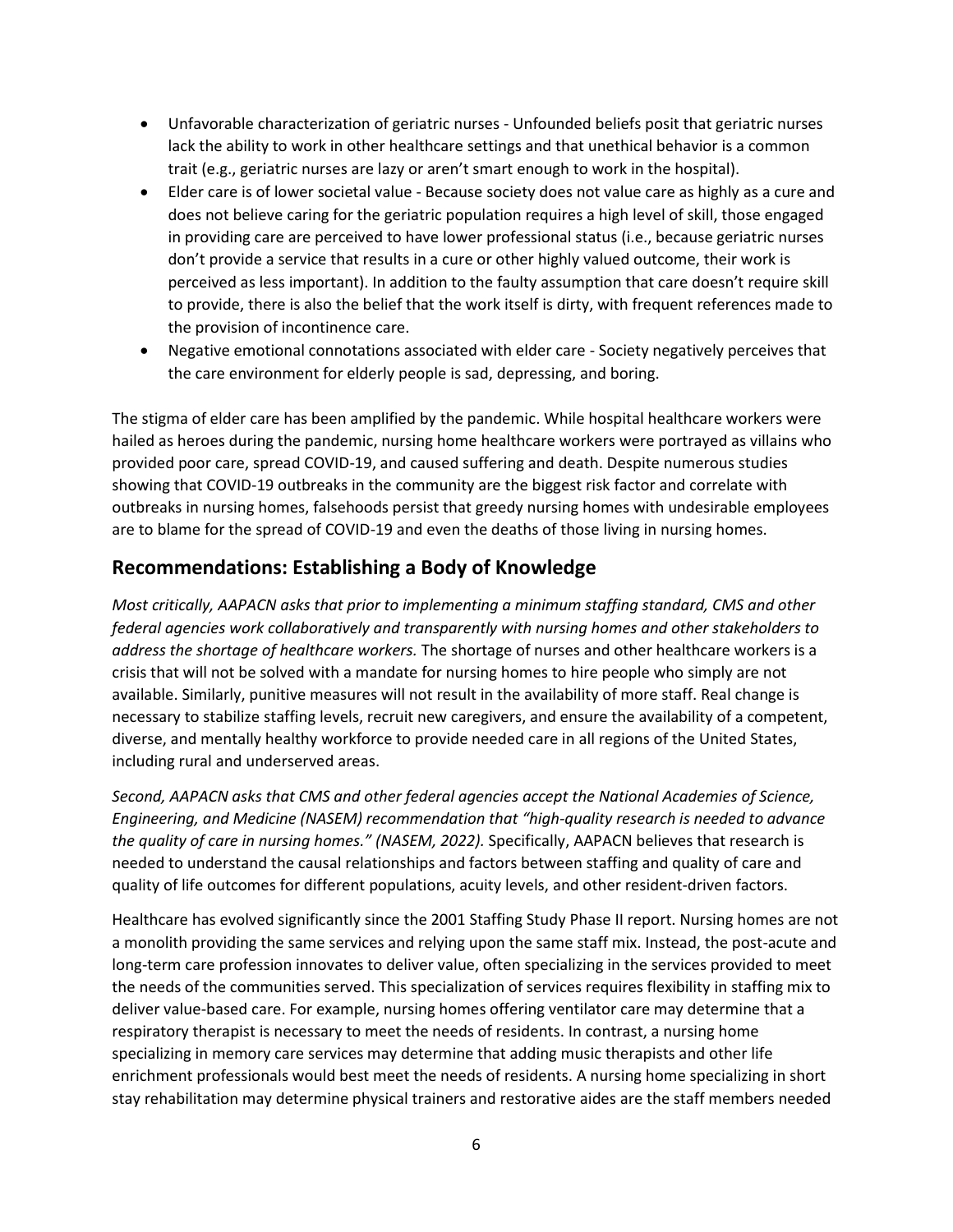to provide high quality care and achieve desired outcomes. Research should explore circumstancespecific staffing mixes that include a variety of professionals with different skills and talents collaborating with the most effective mix of RNs, LPNs, and CNAs to produce value for the money spent. Policymakers must have these insights and perspectives to consider minimum staffing proposals. With that information, innovations across the country can be shared and promoted. Without it, arbitrarily determined staffing levels would likely suppress innovation, as facilities would be forced to move away from circumstance-specific staffing mixes.

The Staff Time and Resource Intensity Verification Project (STRIVE) studies contain two weaknesses that present major impediments for use in establishing staffing minimums. First, STRIVE includes nursing homes that did not produce any specific level of quality outcomes. Second, STRIVE measured the time to complete care, but did not study the time in relation to the mix of staff necessary to produce quality outcomes. The Staffing Study Phase II report provides compelling evidence of staffing thresholds in relation to quality-of-care outcomes, but the authors also advise that further analysis is needed to determine a federal level staffing requirement that can be applied to all nursing homes in the country.

*Finally, AAPACN asks CMS to determine the cost versus the benefits of additional staffing and include negative outcomes in the analysis.* For example, pursuing mandated staffing levels may inadvertently harm other priorities, such as access to care and health equity. Once a cost-benefit analysis is complete, it will be imperative for CMS and other stakeholders to find a reasonable balance of responsibility to cover the cost of the additional staff needed to meet the mandate.

## **Recommendations for Workforce Stabilization: Recruit, Retain, Revitalize**

AAPACN offers the following actions and policy alternatives to a minimum staffing mandate. These actions will address the workforce crisis in nursing homes and help ensure a diverse and inclusive pool of healthcare providers.

## **Recruit**

- Study the influences of stigma against elder care providers. Use the research to develop evidence-based strategies to combat stigmas that CMS, nursing homes, and other stakeholders can deploy.
- Promote wage parity among hospital and other post-acute care settings for nursing home workers, including CNAs, through wage pass throughs, state pay-for-performance programs, and other incentives.
- Emphasize that elder care is a core component of healthcare, not a second-class specialization deserving of stigma by collaborating with educational institutions to promote the inclusion of gerontological course work in nursing curricula, which may be in the form of mentorships, formal course work, clinical experiences, and other learning modalities.
- Offer tuition reimbursement to nurses, especially RNs, who agree to work in nursing homes located in rural and underserved populations.

## **Retain**

• Incentivize facilities to invest in nurses' pursuit of certifications that will increase their level of confidence and competence as clinicians and leaders.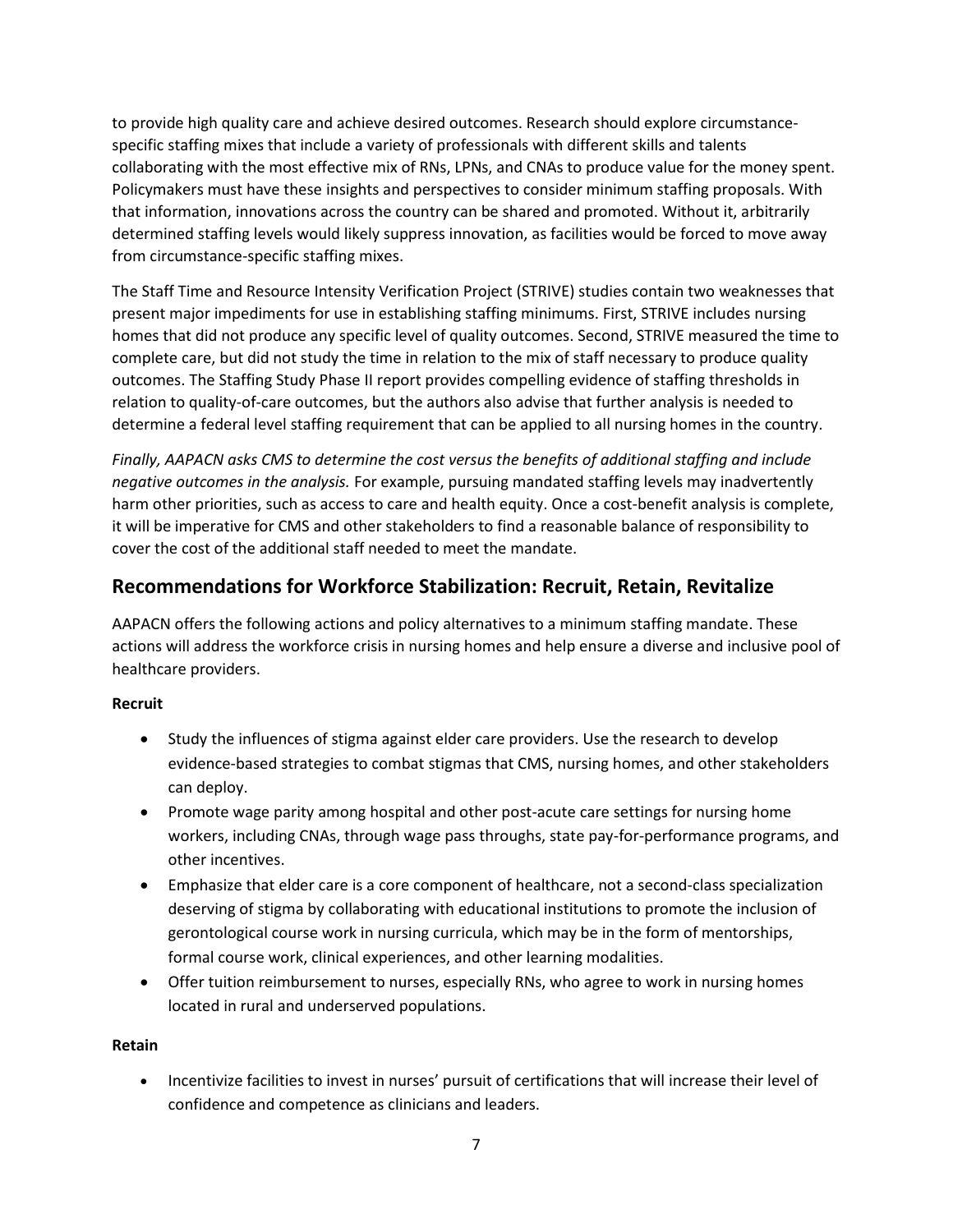- Invest in the development of educational content that is based on person-centered care principles, gerontological caregiving, and leadership development.
- Continue to share staffing data on Care Compare with the public.

### **Revitalize**

- Invest in research to explore the factors that cause burnout in the nursing home setting and develop evidence-based strategies that CMS, nursing homes, and other stakeholders can deploy to combat those factors.
- Coordinate efforts across CMS and the U.S. Surgeon General's office to tailor interventions addressing healthcare worker burnout for the nursing home workforce.
- Incentivize nursing homes to offer an employee health and wellness program that addresses burnout, supports mental health, and provides support services to help low-income workers.
- Increase reimbursement rates sufficiently to fund additional staff. The Staffing Study Phase II report (Feuerberg, 2001) acknowledged that costs must be distributed among providers and payers yet introducing a mandatory minimum staffing level without simultaneously increasing funding places the entirety of the financial burden on already-strained providers.

These non-punitive alternatives to mandating minimum staffing levels support those nursing homes most affected by the workforce crisis—which are the same nursing homes providing care and services to underserved and rural populations. Instead of penalizing some nursing homes because there are not enough RNs in the country to meet the needs of all healthcare providers, these actions will cultivate a diverse and inclusive workforce capable of meeting the unique needs of the population being cared for.

## **Recommendations: Align Current Data Collection for Staffing Measures**

CMS poses specific questions on the measurement and evaluation of staffing levels. It is difficult to provide detailed responses absent a specified staffing minimum standard. However, AAPACN anticipates considerable problems with measurement of any mandated minimum staffing level.

- *CMS must remove short-term agency staff from inclusion in the turnover calculation.* The very nature of the arrangement of these workers employment is short-term. Therefore, the validity and reliability of the measurement is not accurate.
- *CMS must exclude from the turnover calculation workers who take an extended leave of absence, for example, for maternity or paternity leave.* Treating such temporary absences as staff turnover penalizes nursing homes for supporting their workforce and does not accurately reflect the intent of the measure.
- *CMS should expand the criteria constituting the healthcare professionals that can be captured in the Payroll Based Journal (PBJ) System and included in direct patient care hours.* For example, the system does not allow a nursing home to capture the work provided by professionals they deem necessary to care for residents such as mental health support service workers, music therapists, or respiratory therapists.
- *CMS should align the existing qualitative staffing requirements and any new quantitative staffing requirements.* If a minimum staffing level is mandated, there must be alignment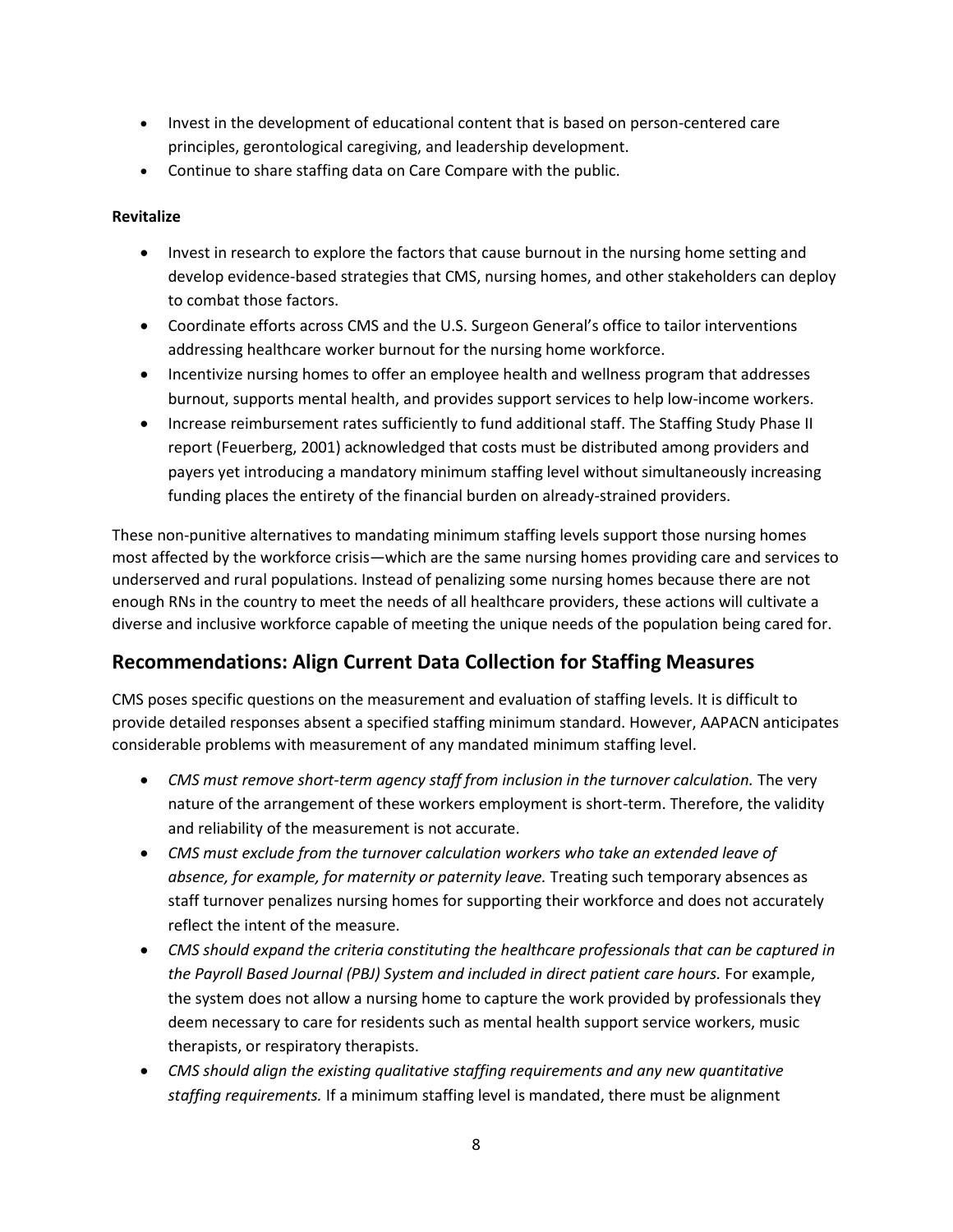between the Five-Star Rating System and the SNF Value-Based Purchasing (SNF VBP) program. Currently, Five-Star staffing ratings are based upon the STRIVE study, which does not measure quality outcomes but rather the amount of time. If the intent of the mandatory staffing minimum is to produce quality, the Five-Star and SNF VBP measurement should reflect that as well. Nursing homes could then use this quantitative data to inform the qualitative analysis that occurs through the facility assessment to ascertain if they meet the requirement of "sufficient staffing."

Thank you for the opportunity to respond to this request for information. We are glad to serve as a resource for HHS and CMS. Please contact Amy Stewart, MSN, RN, DNS-MT, QCP-MT, RAC-MT, Vice President of Education and Certification Strategy, [astewart@aapacn.org,](mailto:astewart@aapacn.org) if you have any questions about these comments or AAPACN's work to support nurses and other nursing home professionals.

Sincerely,

Neacup

Tracey Moorhead President and CEO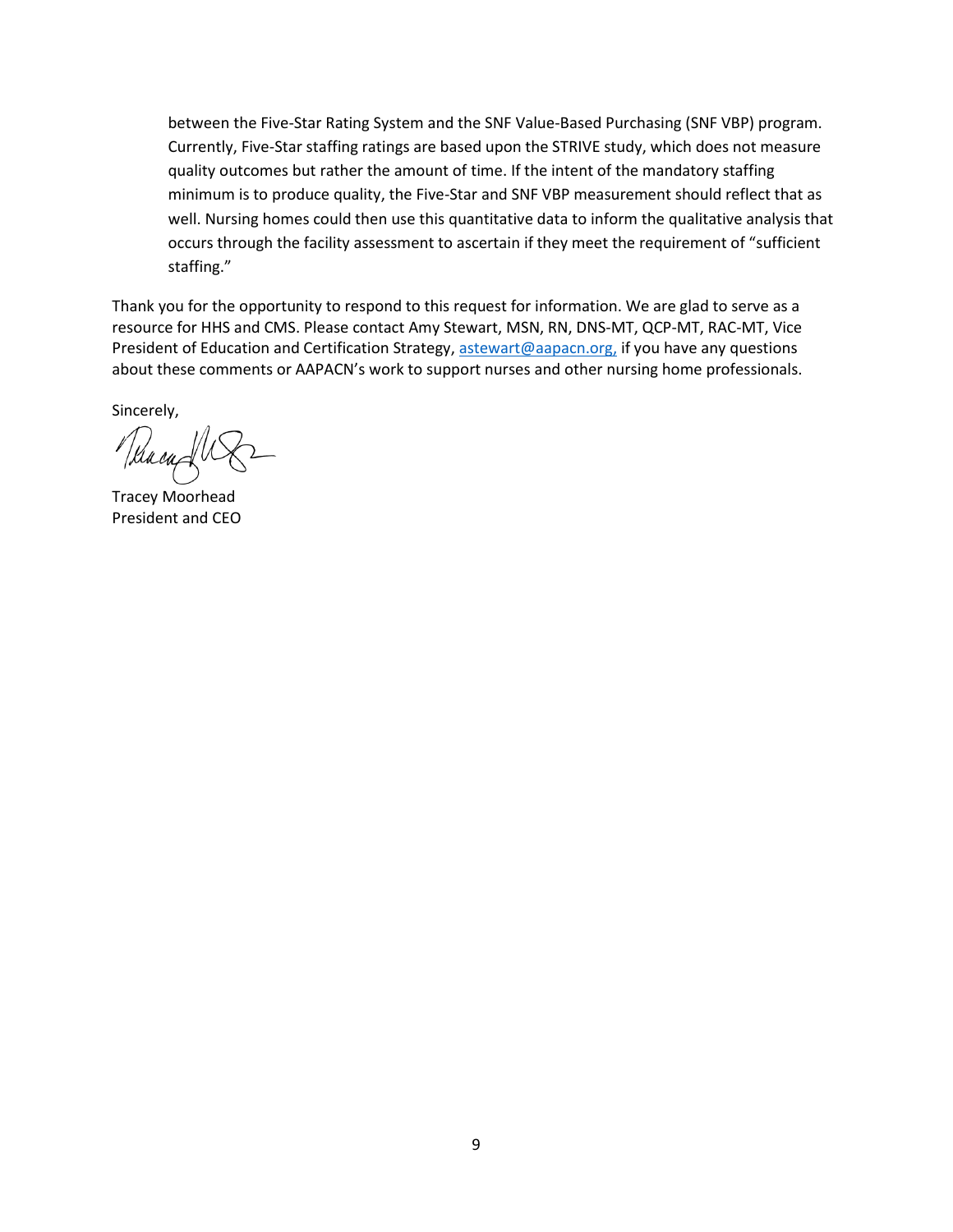#### **References**

- American Health Care Association. (2021). *State of nursing home and assisted living industry: Facing workforce challenges.* https://www.ahcancal.org/News-and-Communications/Fact-Sheets/FactSheets/Workforce-Survey-June2020.pdf
- American Health Care Association. (2022). *BLS March 2022 jobs report.* https://www.ahcancal.org/News-and-Communications/Fact-Sheets/FactSheets/BLS-MARCH2022-JOBS-REPORT.pdf
- American Hospital Association. (2022). *AHA letter re: challenges facing america's health care workforce as the U.S. enters third year of COVID-19 pandemic.* https://www.aha.org/lettercomment/2022- 03-01-aha-provides-information-congress-re-challenges-facing-americas-health
- CliftonLarsonAllen. (2022, May). *State of Skilled Nursing Facility Industry In-Depth Analysis on Increasing Costs and Local Impact.* https://www.ahcancal.org/News-and-Communications/Fact-Sheets/FactSheets/AHCA%20- %20State%20of%20Skilled%20Nursing%20Facility%20Industry%20-%20In-Depth%20Analysis%20on%20Increasing%20Costs%20and%20Local%20Impact.pdf
- Feuerberg, M. (2001). *Appropriateness of minimum nurse staffing ratios in nursing homes: Overview of the phase II report: Background, study approach, findings, and conclusion*. Centers for Medicare and Medicaid Services. https://www.justice.gov/sites/default/files/elderjustice/legacy/2015/07/12/Appropriateness\_of
	- \_Minimum\_Nurse\_Staffing\_Ratios\_in\_Nursing\_Homes.pdf
- Hawk, T., White, E.M., Bishnoi, C., Schwartz, L.B., Baier, R.R., & Gifford, D.R. (2022). Facility characteristics and costs associated with meeting proposed minimum staffing levels in skilled nursing facilities. *Journal of the American Geriatrics Society*, *70*(4), 1198-1207. https://doi.org/10.1111/jgs.17678
- Health Resources and Services Administration. (2017). *Supply and Demand Projections of the Nursing Workforce: 2014-2030*. U.S. Department of Health and Human Services, Bureau of Health Workforce, National Center for Health Workforce Analysis. https://bhw.hrsa.gov/sites/default/files/bureau-health-workforce/data-research/nchwa-hrsanursing-report.pdf
- Kelly, L. A., Gee, P. M., & Butler, R. J. (2020). Impact of nurse burnout on organizational and position turnover. *Nursing Outlook*, *69*(1), 96-102. https://doi.org/10.1016/j.outlook.2020.06.008
- Leading Age. (2021, October 8). Letter to Federal Trade Commission. https://drive.google.com/file/d/1ldGm-qsUnzkgdw7AQmyw-B8XPVcDlPjj/view
- Manchha, A. V., Walker, N., Way, K. A., Dawson, D., Couns, B., Tann, K., & Thai, M. (2020). Deeply discrediting: A systematic review examining the conceptualizations and consequences of the stigma of working in aged care. *The Gerontologist*, *61*(4) e129-e146. https://doi.org/10.1093/geront/gnaa166
- Marselas, K. (2021, October 1). 'Pretty amazing' story in 2021 nursing home salaries, as pandemic accelerates pay gains. *McKnight's Long-Term Care News.* https://www.mcknights.com/printnews/pretty-amazing-story-in-2021-nursing-home-salaries-as-pandemic-accelerates-pay-gains/